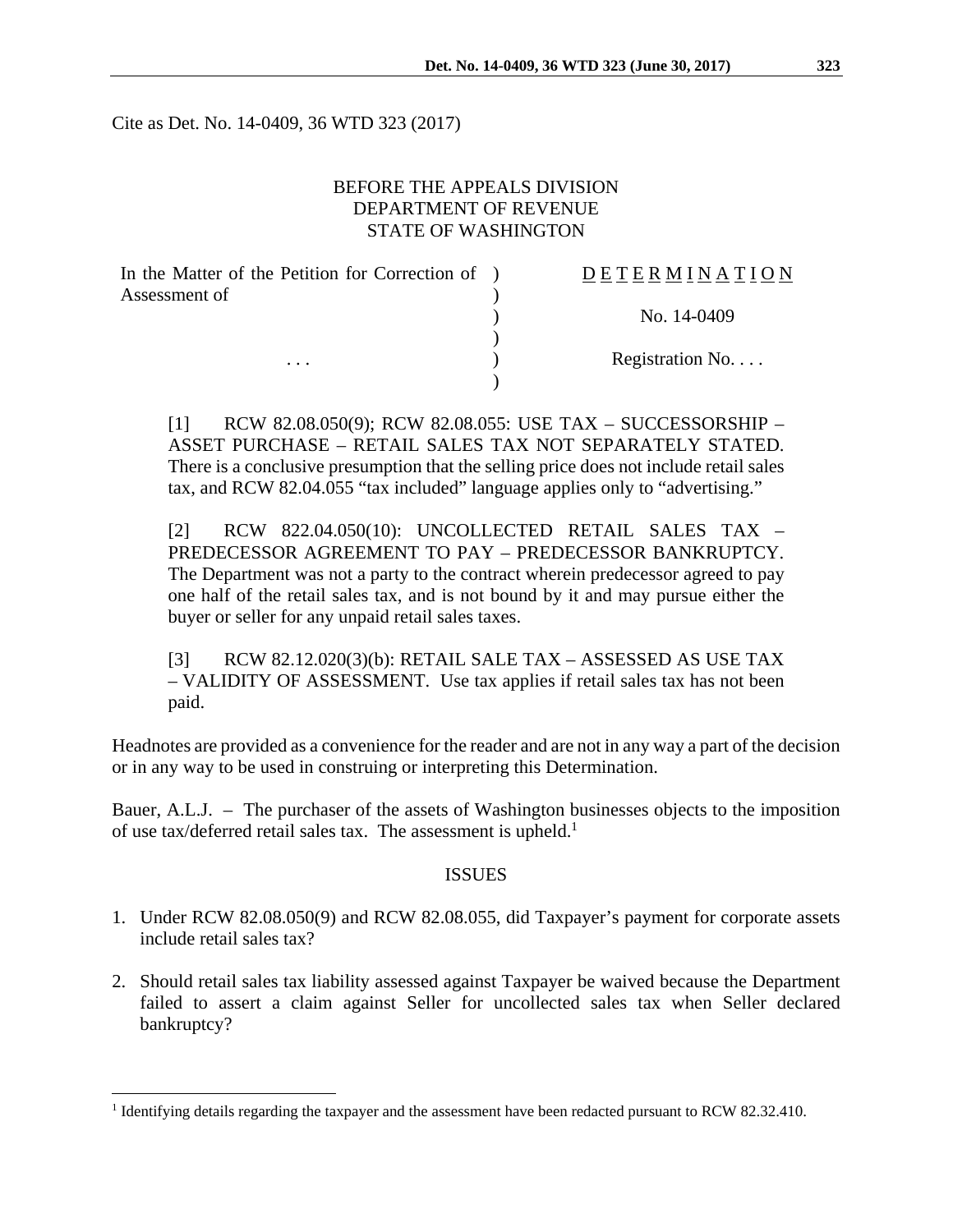3. Does RCW 82.12.020 preclude the assessment of use tax because retail sales tax applied to the sale?

# FINDINGS OF FACT

The Audit Division (Audit) of the Department of Revenue (Department) conducted a partial compliance audit at the primary business location of  $[Taxpayer]$ <sup>2</sup>. The audit was limited in scope to a review of business assets Taxpayer purchased.

Audit assessed the following amounts of use tax on tangible personal property for the period January 1, 2009, through March 31, 2013 (audit period):

| Use Tax and/or Deferred Sales Tax | $S \ldots$ |
|-----------------------------------|------------|
| Interest                          | $\cdots$   |
| <b>Total Assessed and Due</b>     | $S \ldots$ |

Taxpayer appealed the entire assessment, which has not been paid, on December 19, 2013.

Taxpayer sells sporting goods. During the audit period, Taxpayer purchased the assets of several ongoing sports stores in Washington from . . . and . . . (collectively, "Seller"). The assets included real properties, fixtures, inventory, and other tangible personal property required to run the businesses. The Asset Purchase Agreement was executed on November 17, 2008. Relevant portions of that agreement provided:

Page 1, subsection A: The purchase was for "substantially all of the property and assets used by Seller in carrying on the purchased businesses."

Page 9, subsection (cccc): "'Purchased Assets' means the following assets owned or held by [Seller] . . . : (i) the Personal Property; (ii) the Inventory; (iii) the Assumed Contracts; (iv) the Licenses; to the extent they are transferable; (v) the Goodwill; (vi) the Prepaid Expenses; (vii) the Deposits; (viii) the Telephone Numbers; and the Books and Records.

Page 14, subsection 2.1: "[Seller] hereby agrees to sell, convey, assign, transfer and deliver to [Taxpayer], and [Taxpayer] herby agrees to purchase and accept from [Seller], on the Closing Date, the Purchased Assets, free and clear of all Encumbrances, other than Permitted Encumbrances."

Page 14, subsection 2.2: "Subject to adjustment as herein provided, the aggregate purchase price payable by [Taxpayer] to [Seller] hereunder for the sale to [Taxpayer] of the Purchased Assets and the performance by [Seller] of its obligations hereunder shall be equal to the sum . . . of:

- (a)  $\$\dots; plus$
- (b) 93% of the Inventory Ledger Amount on the Closing Date (such amount, subject to the adjustments provided for herein, being the "Inventory Purchase Price").

1

<sup>2</sup> Formerly UFA Holdings' Inc.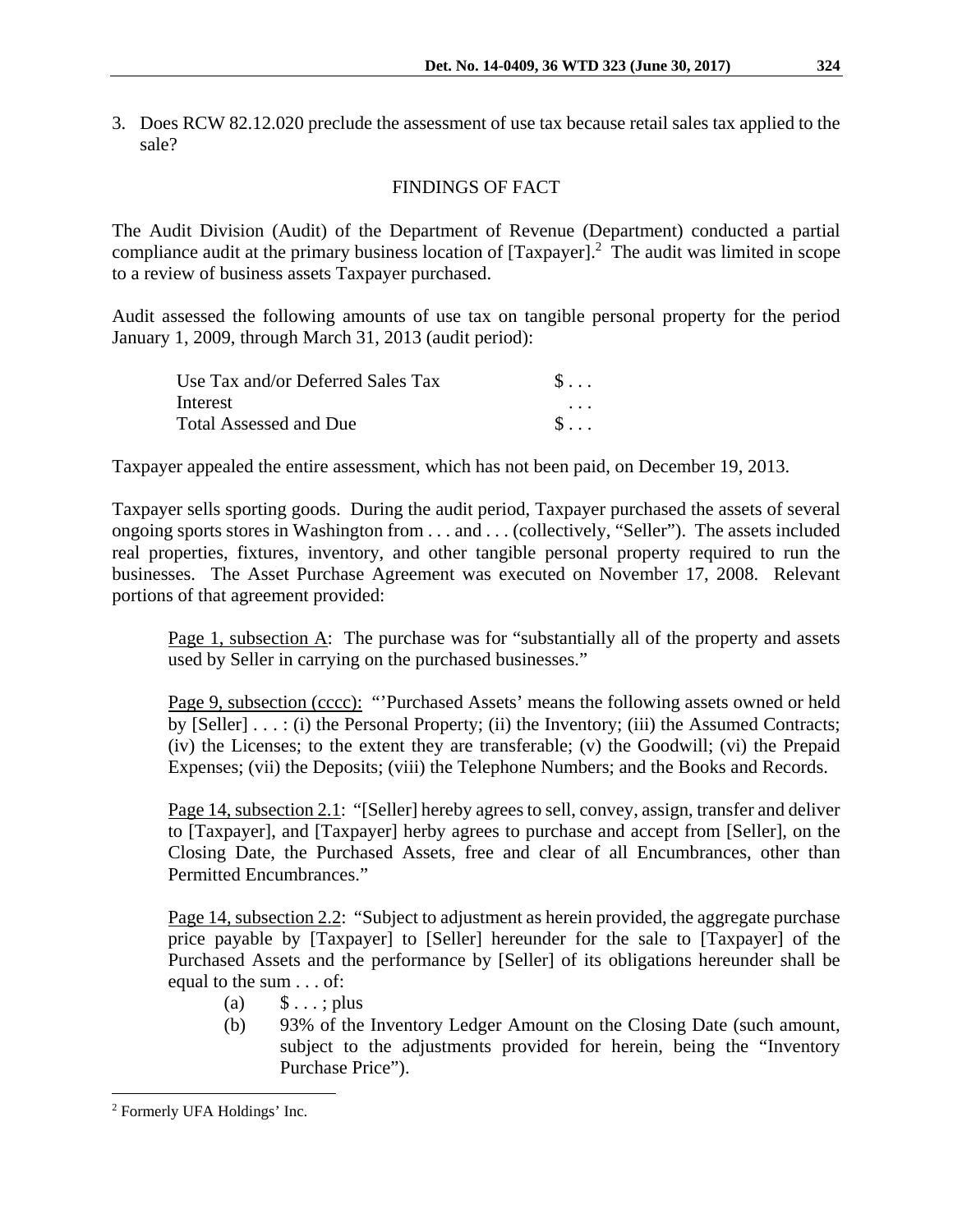Page 15, subsection 2.4: "The Parties agree that the respective values allocated to the Purchased Assets in accordance with the terms hereof represent the respective fair market values of the Purchased Assets."

Page 14-16, subsections  $2.2 - 2$ -6: The "purchase price" was to be \$ . . . plus 93% of the inventory ledger amount on the closing date, modified by various described adjustments.

Pages 19-10, subsection 2.9: This subsection provided that Taxpayer and Seller would share equal responsibility for the sales tax and Seller would prepare and file the return:

## **2.9 Transfer Taxes**

[Taxpayer] and [Seller] shall share on an equal basis all transfer, value added, excise, sales, use, consumption, retail sales or other similar Taxes (collectively, "Transfer Taxes") payable under any Applicable Law on or with respect to the transfer of the Purchased Assets under this Agreement, provided that the Parties shall cooperate with each other in good faith and shall use commercially reasonable efforts to eliminate or reduce such Transfer Taxes. For greater certainty, Transfer Taxes shall exclude any income Taxes payable by [Seller] or any other member of the [Group] in respect of any income or gains arising as a result of the transfer of the Purchased Assets. [Seller] shall prepare and file any affidavits or returns required in connection with the foregoing at its own cost and expense.

(Emphasis added.) In addition to the Asset Purchase Agreement, Taxpayer has provided an "Officer's Certificate" to Seller, an "Acknowledgment" from Seller, and a "Closing Statement" calculating final purchase price adjustments and calculating the final price paid.

The sale closed on March 10, 2009, when Taxpayer made its payment to Seller. The final purchase price was calculated to be as follows:

- \$ . . . Set-off against outstanding loans
- $\ldots$  93% x inventory ledger Amount of \$ $\ldots$
- . . . Various Adjustments
- \$ . . . Adjusted purchase price

None of the above-described documents provided that the Taxpayer's asset purchase was taxincluded. On the contrary, the Asset Purchase Agreement stated that the purchase price was based only on the "respective fair market values of the Purchased Assets" [and contained a separate provision regarding the payment of retail sales and other taxes].

Seller was not obligated to file an excise tax return reflecting this sale of assets until April 27, 2009, in accordance with RCW 82.12.045 $(1)$ .<sup>3</sup> Seller never provided Taxpayer with a copy of the

 $\overline{a}$ 3 RCW 82.32.045(1) provides:

Except as otherwise provided in this chapter, payments of the taxes imposed under chapters 82.04, 82.08, 82.12, 82.14, and 82.16 RCW, along with reports and returns on forms prescribed by the department, are due monthly within twenty-five days after the end of the month in which the taxable activities occur.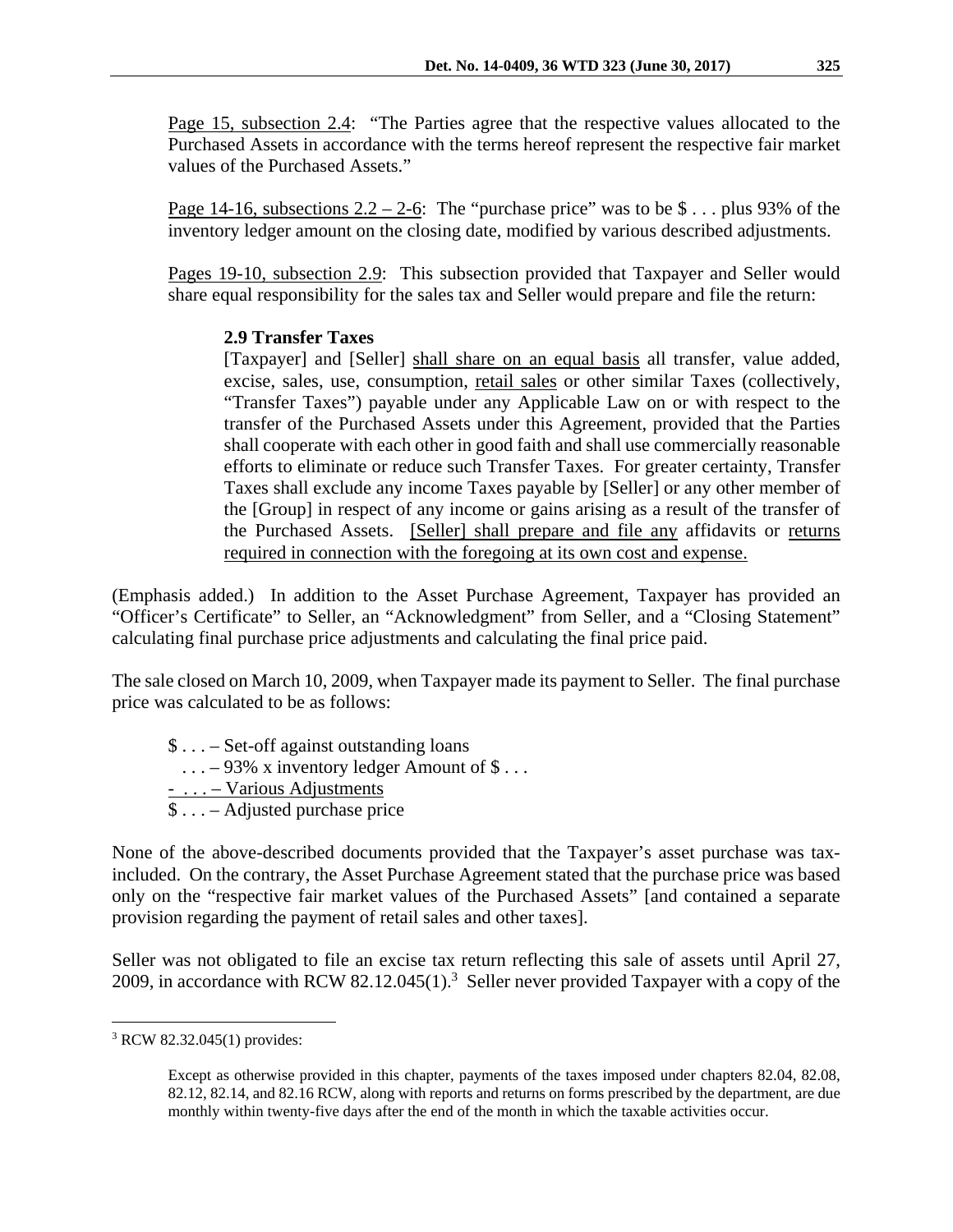required excise tax return, [and Taxpayer] was never apprised of the amount of use tax/deferred sales taxes due, nor asked to pay one-half of the amount owed.

On March 21, 2009 – eleven days after the closing for the sale of assets and before the excise tax return was due – [Seller] filed voluntary petitions for reorganization under Chapter 11 of Title 11 with the United States Bankruptcy Court for the District of . . . . On April 30, 2009, their petitions were joined. Seller's bankruptcy petition stated that the "liability data was [calculated] as of the close of business on March 20, 2009;" that "inadvertent errors or omissions may have occurred;" and "Schedules and Statements remain subject to further review and verification by the Debtors." Seller listed the Department as a creditor for an "undetermined" amount of "sales/use tax[es]" incurred on "various" claim dates. The Department's Bankruptcy Unit did not enter a proof of claim.

On July 30, 2009, the [reorganization] plan was confirmed, and on May 22, 2013, the case was closed. Although Seller is still conducting business in Washington, Taxpayer complains that it is barred by Seller's bankruptcy from recovering any of the retail taxes that Seller had contracted in the Asset Purchase Agreement to pay.

Seller did not issue, and Taxpayer did not receive, any sales invoice or other instrument of sale separately stating the amount of sales tax collected by Seller from Taxpayer. Taxpayer states, "[i]n effect, the sale treated one half of the tax as included in the price and the other half as absorbed by the seller."

# ANALYSIS

## 1. Under RCW 82.08.050(9) and RCW 82.08.055, did Taxpayer's payment for corporate assets include retail sales tax?

Retail sales tax is imposed on the retail sale in this state of tangible personal property. RCW 82.08.020(1). The tax is imposed on the buyer and paid to the seller who, in turn, holds it in trust and is then required to remit it to the Department. RCW 82.08.050(1) and (2). Although the seller must generally separately state the amount of the retail sales tax on invoices and other documents of sale, RCW 82.08.050(9) provides an exception for prices that are advertised as including the tax:

The tax required by this chapter to be collected by the seller shall be stated separately from the selling price in any sales invoice or other instrument of sale. . . . For purposes of determining the tax due from the buyer to the seller and from the seller to the department it shall be conclusively presumed that the selling price quoted in any price list, sales document, contract or other agreement between the parties does not include the tax imposed by this chapter, but if the seller advertises the price as including the tax or that the seller is paying the tax, the advertised price shall not be considered the selling price.

(Emphasis added.) RCW 82.08.055 further provides methods by which one may advertise a taxincluded sale: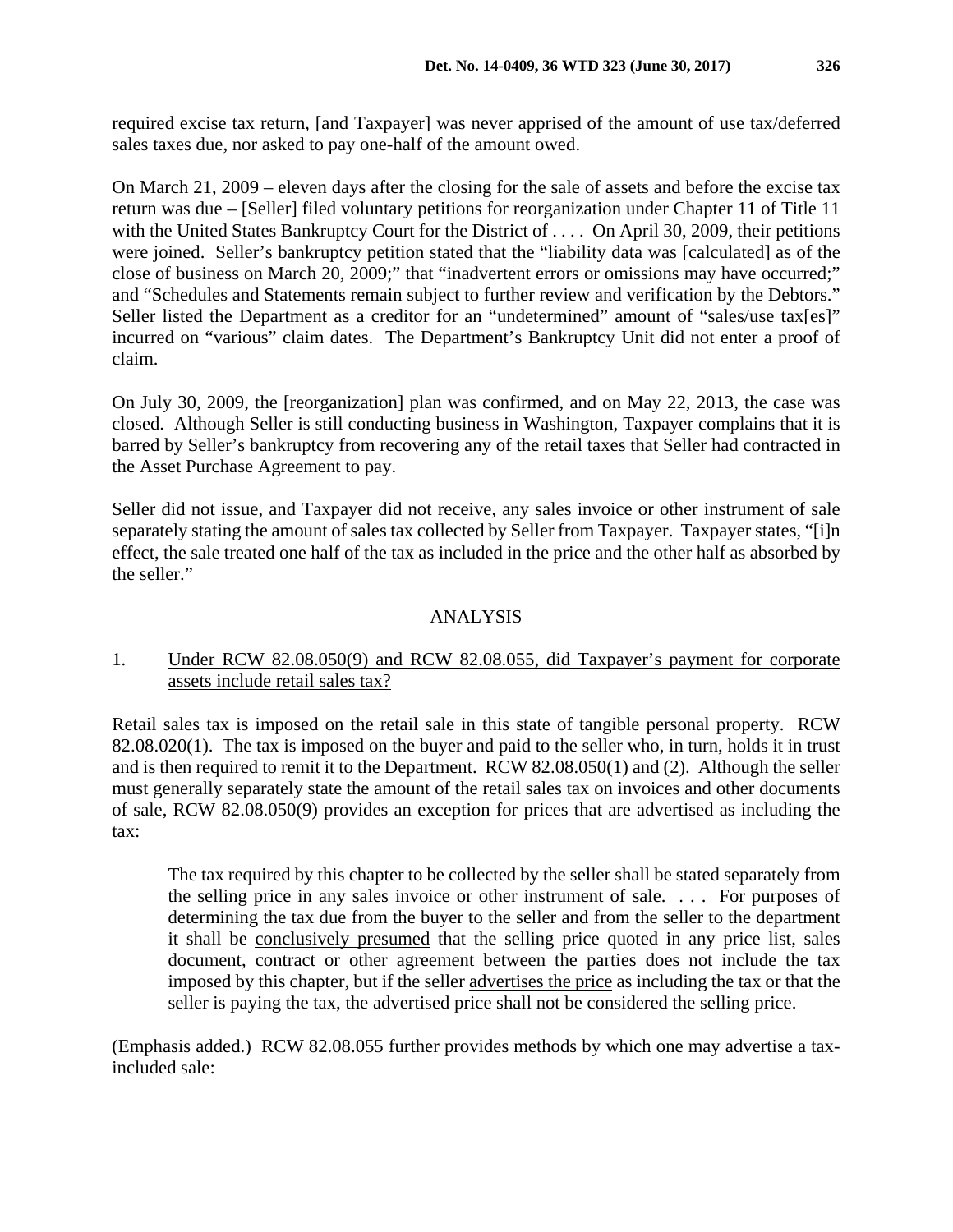A seller may advertise the price as including the tax or that the seller is paying the tax, subject to the following conditions:

(1) Unless the advertised price is one in a listed series, the words "tax included" are stated immediately following the advertised price and in print size at least half as large as the advertised price;

(2) If the advertised prices are listed in a series, the words "tax included in all prices" are placed conspicuously at the head of the list and in the same print size as the advertised prices;

(3) If a price is advertised as "tax included," the price listed on any price tag shall be shown in the same manner; and

(4) All advertised prices and the words "tax included" are stated in the same medium, be it oral or visual, and if oral, in substantially the same inflection and volume.

In accordance with these provisions, the general rule, absent documentation separately stating the retail sales tax charged by the seller, is that the Department may conclusively presume that no retail sales tax has been paid by the buyer. In this case, retail sales tax was not separately stated in the Asset Purchase Agreement or the closing documents; thus, Audit presumed that no sales tax was included in the amount paid by Taxpayer.

Taxpayer argues that one half of the Department's assessment is invalid because it paid its own agreed-upon one-half of the retail sales tax liability to Seller as part of the "aggregate purchase price" and Seller failed to remit it to the Department."<sup>4</sup> Taxpayer's authority for this position is *Dep't of Revenue v. Bi-Mor, Inc*., 171 Wn. App. 197, 286 P.3d 417 (2012), *review denied,* 300 P.3d 415 (2013) (*Bi-Mor*)*,* which construed RCW 82.08.050(9). Bi-Mor operated a chain of retail stores where advertising was a key component of its business model. Bi-Mor broadly advertised that its prices included all applicable sales taxes, or that it absorbed the sales tax (i.e., "Always No Tax"). The court held that under RCW 82.08.050(9) and the facts of that case, the Department could not "conclusively presume" that properly advertised "tax-included" selling prices did not include retail sales tax.

Taxpayer's reliance on *Bi-Mor,* however, is misplaced. The exception in RCW 82.08.050(9) allowing for tax-included sales is applicable only when a "seller advertises the price as including the tax or that the seller is paying the tax" (emphasis supplied). Further, RCW 82.08.055 details the conditions under which a seller may advertise the price as including tax. Because the Legislature in RCW 82.08.050(9) used the word "advertises" instead of "states" or "indicates" or some other word, the Department believes a reasonable interpretation of the statute is that the Legislature was aware that not all retail sellers "advertise" their prices (with or without retail sales price), and thus not all retail sellers will be able to take advantage of this provision. Requiring the "advertisement" of prices in tax-included sales, in accordance with the terms of RCW 82.08.055, makes it clear to all concerned – the buyer, the seller, and the Department in administering the tax – that the exception applies and the selling price includes the tax. Not only does the statutory scheme support the view that the Legislature intended that this exception apply only to sellers who actually advertise to the buying public in the manner required, but having a narrow exception is

1

<sup>4</sup> Taxpayer's Petition for Correction of Assessment dated December 19, 2013.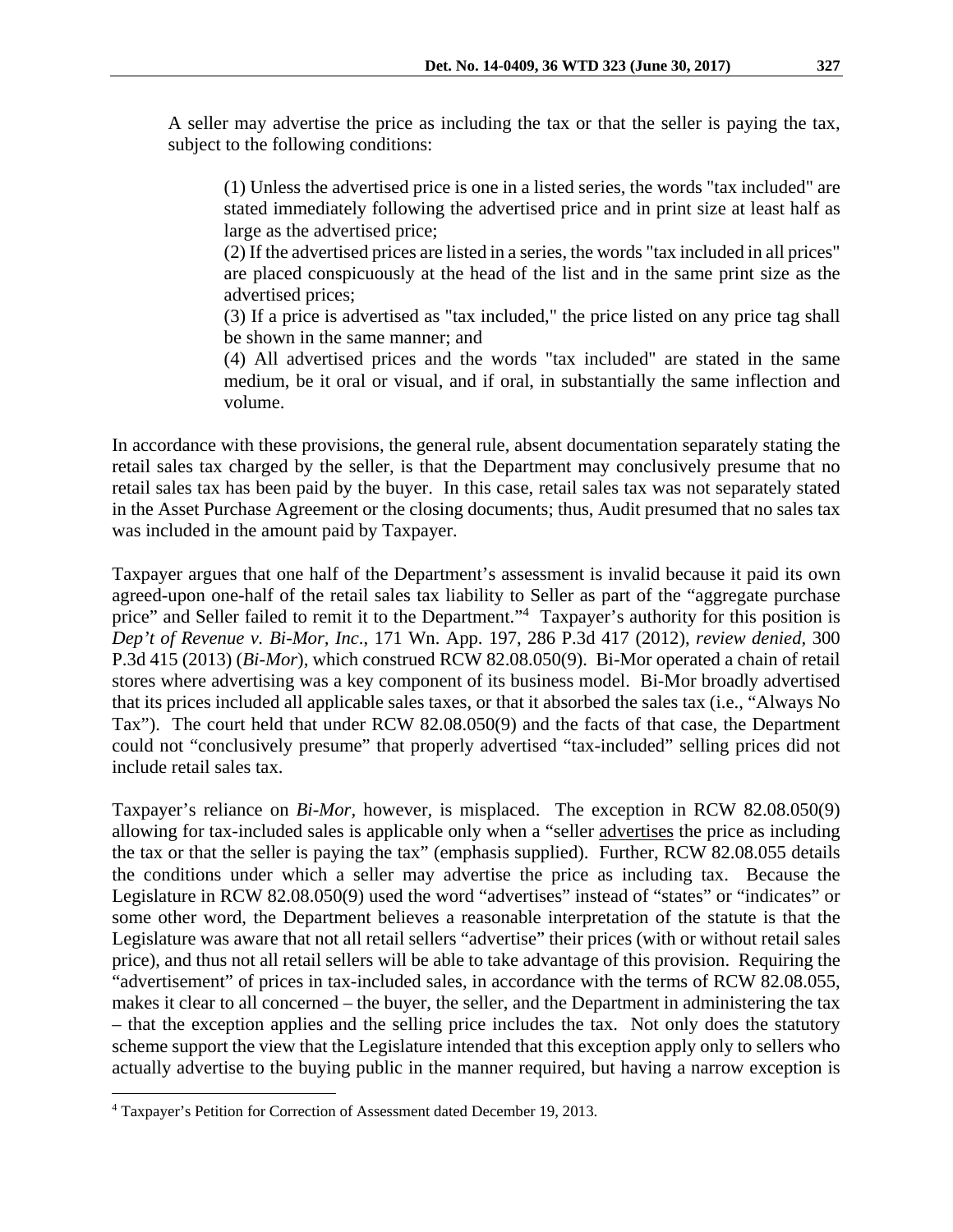consistent with the concept of the conclusive presumption that the selling price does not include the tax.

This case involved a private contract. There was no advertising. Although the Asset Purchase Agreement and documents executed at closing indicate agreement that Taxpayer and Seller would each pay one half of the retail sales tax liability, the Asset Purchase Agreement is devoid of any language to indicate that this was a tax-included purchase and that Taxpayer's half of the tax due was already included in the purchase price of the assets. The Asset Purchase Agreement specifically provides that the assets Buyer purchased, were valued at their respective fair market values – not their fair market values plus retail sales taxes thereon.

Thus, we hold that the tax-included exception, in accordance with RCW 82.08.050(9), does not apply, and that the Department was not barred, under RCW 82.08.050(9) or *Bi-Mor*, from conclusively presuming that retail sales tax was properly due on the aggregate purchase price of all tangible personal property purchased in Washington.

Taxpayer's petition as to this issue is therefore denied.

2. Should retail sales tax liability assessed against the [Taxpayer] be waived because the Department failed to assert a claim against the seller for uncollected sales tax when it declared bankruptcy?

RCW 82.08.050 provides:

(3) [I]f any seller fails to collect the tax imposed in this chapter . . . , the seller is, nevertheless, personally liable to the state for the amount of the tax. . . .

(10) Where a buyer has failed to pay to the seller the tax imposed by this chapter and the seller has not paid the amount of the tax to the department, the department may, in its discretion, proceed directly against the buyer for collection of the tax.

Thus, under this provision, the Department may assess either the buyer or seller for uncollected retail sales taxes. Det. No. 11-0280, 32 WTD 107 (2013).

Taxpayer complains that one half of the retail sales tax owed was Seller's responsibility under the Asset Purchase Agreement. Taxpayer [argues] that it should not be liable for those taxes because the Department had the opportunity to proceed against Seller in the bankruptcy court for that portion and chose not to do so. Taxpayer [adds that] it is now foreclosed by the bankruptcy from going after Seller for its one half of the retail sales tax owed, but the Department could still do so under the fraud provisions of the Bankruptcy Act for Seller's failure to reveal the value of the Department's unsecured unliquidated priority claim in its filing.

Taxpayer argues that in a Chapter 11 bankruptcy, a debtor either ends up with a confirmed plan of reorganization or passes into Chapter 7 bankruptcy. Under 11 U.S.C. Section 1141(d)(6)(B), a confirmed plan of reorganization discharges tax debts, unless the debtor makes a fraudulent return or willfully attempts to evade the tax. Taxpayer argues that Seller's failure to file a return and set